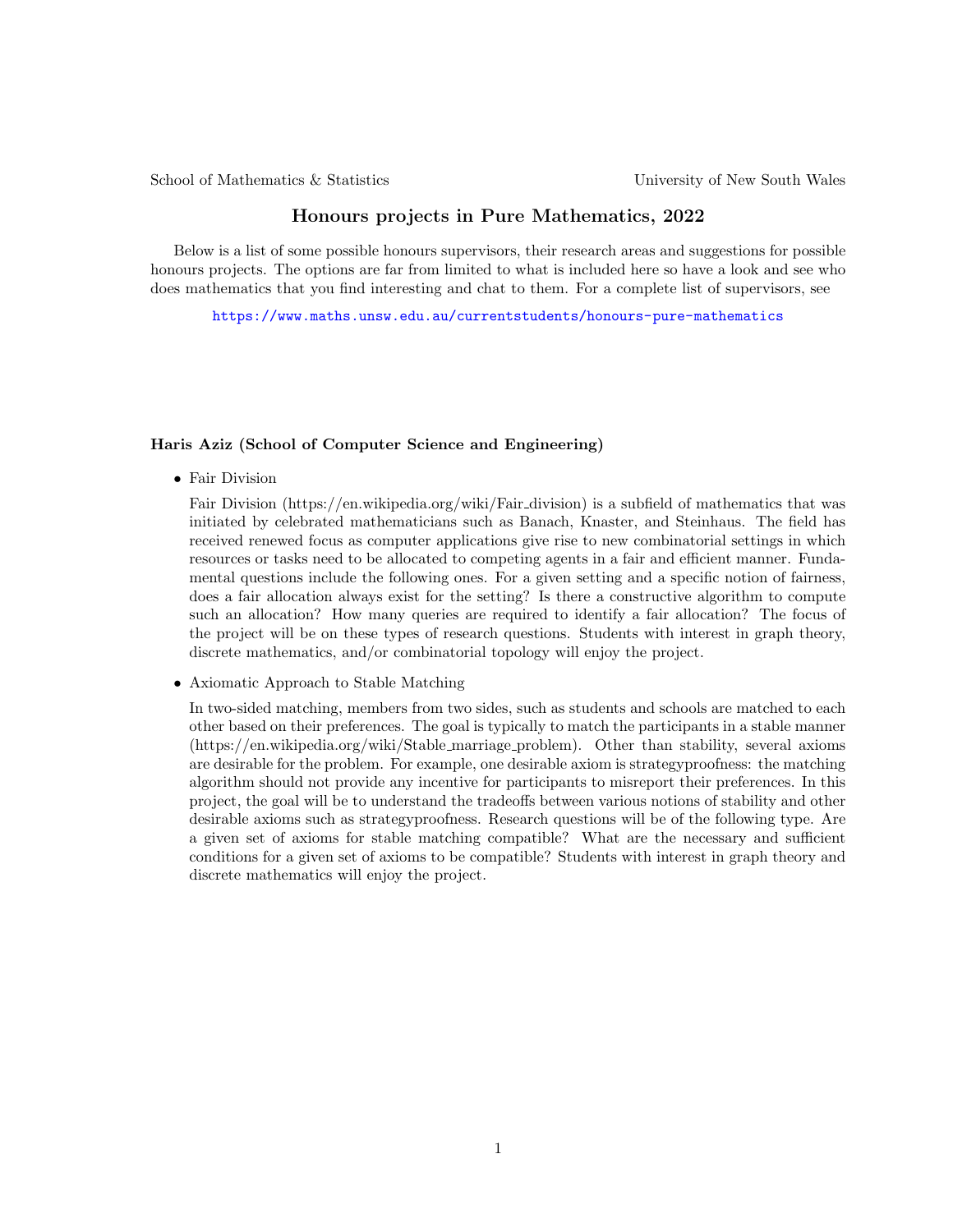#### Thomas Britz

I am interested in most areas of combinatorics and graph theory, so let me know if anything related to these topics interests you too. Below are some suggestions for topics.

# • The combinatorics of partially ordered sets.

This topic would be hard but rewarding. It is about the combinatorics of posets, in particular the work by Dilworth, Fomin, Greene, Kleitman and others. The main theorem of interest is the Duality Theorem, a beautiful and deceptively simple-looking result discovered and proved independently by Fomin and Greene. Are there new and interesting applications of this result? Does it relate to other duality theorems in combinatorics and related areas?

### • How to count.

Counting might be the first and simplest mathematics that we learn - but it is also some of the most interesting and challenging mathematics. There are several powerful counting methods, such as the Inclusion-Exclusion Principle and Polya Counting, but many counting problems require particular ingenuity and creativity. The art of counting, Enumerative Combinatorics, is beautiful, fun, and challenging.

#### • Algebraic Combinatorics.

Algebra and combinatorics frequently overlap and interact, and their intersection is Algebraic Combinatorics. This is a deep and wide field of mathematics that uses abstract algebra to address combinatorial problems and which uses combinatorial methods to yield algebraic results.

### Arnaud Brothier

My research area is in operator algebra and its connections with group theory, ergodic theory, representation theory and conformal field theory. It is thus a mixed of functional analysis and algebra.

Operator algebra was introduced to study quantum mechanics and is thus a very important subject to get into if one wants to work in mathematical physic on the quantum side of it.

I would be happy to supervise Honour topics in any topics connected to my research. My most recent focus has been on representations of groups, properties of groups (analytical or topological), properties of tensor categories and constructions of physical models such as conformal field theory and Yang-Mills theory.

#### • Functors give representations of groups and physical models.

In a series of recent papers Vaughan Jones produced a beautiful connection between subfactor theory and group theory. Giving a functor from the category of binary forests into the category of Hilbert spaces he built a representation of the famous Thompson's group.

This is a widely unexplored framework at the border of group theory, category theory and functional analysis.

Some aspects are really analytic and use single operator theory, C\*-algebras and dynamical systems.

One can study analytical properties for groups such as amenability, the Haagerup property, the Cowling-Haagerup constant, and Kazhdan property (T).

Some other are much more algebraic and use advance representation theory such as tensor categories and the formalism of Jones' planar algebras.

Finally, this connection provides a way to build physical models and is thus related to mathematicalphysics.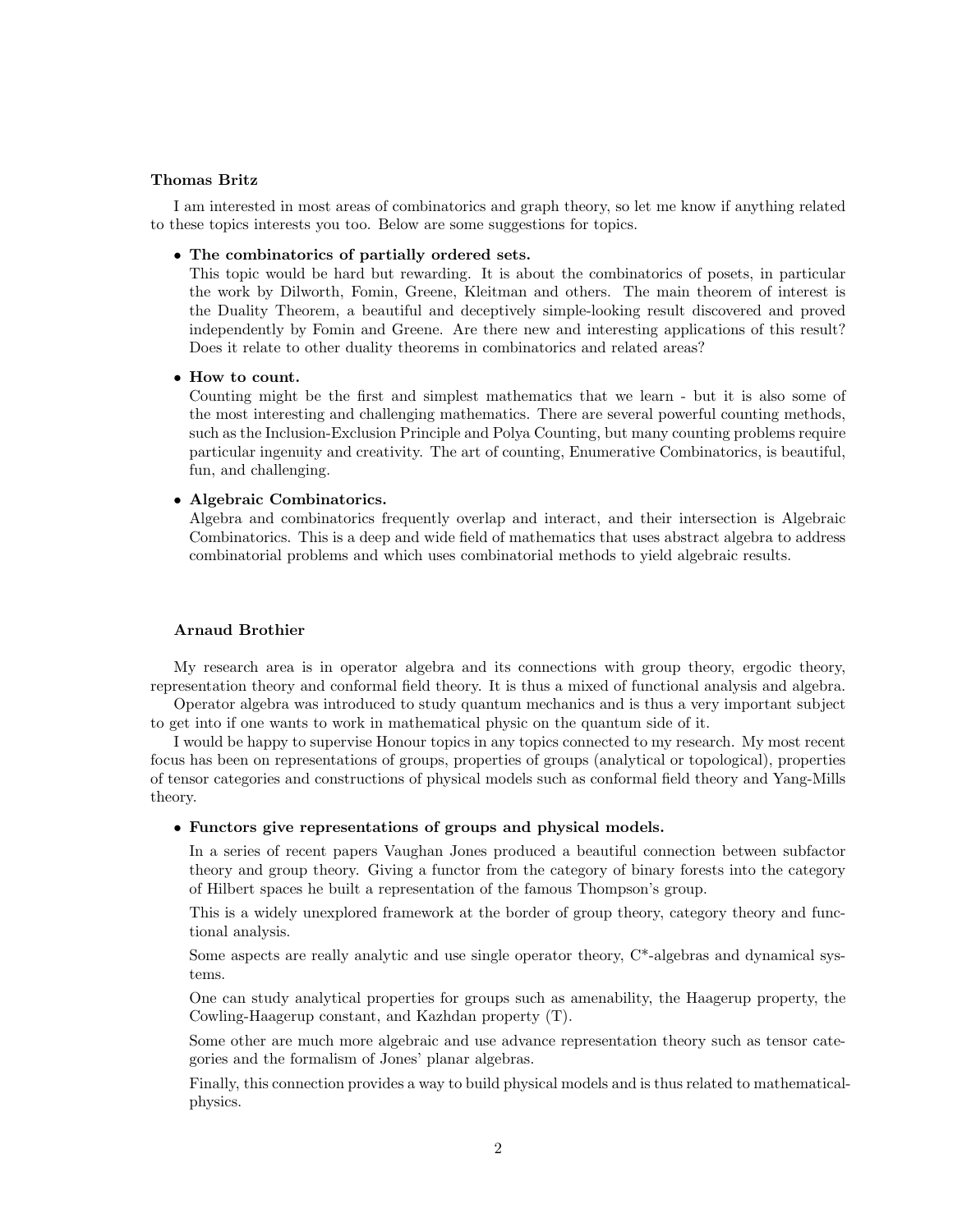### • Homotopy and homology for group theory

This project is about using invariants coming from algebraic topology for distinguishing groups. Given a group G, we say that  $(X, x)$  is a classifying space for G if it is a pointed path-connected CW complex satisfying that  $\pi_1(X, x) \simeq G$  and all the other homotopy groups are trivial. A classifying space is unique up to homotopy equivalence. Although, two classifying spaces may not be isomorphic as complexes. Moreover, a classifying space may have exceptional properties such as having a finite n-skeleton for a certain natural number n. This project is about constructing concretely classifying spaces for specified groups that are simplicial complexes with exceptional properties. Establishing that these complexes are indeed classifying spaces (or similar invariants) will be proved using homotopy and or homology theory.

#### • Subfactor theory

This theory initiated by Vaughan Jones studies inclusion of von Neumann algebras that have a trivial center.

The algebraic data of such inclusions is very rich and provides a very sophisticate Galois theory in the framework of rigid C\*-tensor categories.

Moreover, using subfactors, one can define the famous Jones polynomial that is an invariant for knots.

Subfactors can also be considered as abstract dynamical systems and thus carry analytical properties.

## • Mathematics for quantum physics

This project is about getting familiar with mathematical formalism used in quantum mechanics and in quantum field theory.

Algebras of observable are described by C\*-algebras and von Neumann algebras where states are given by linear functionals.

One project is to understand better those mathematical objects and understand, using Tomita-Takesaki theory and Connes theory, how time evolution naturally appears from the mathematics.

Another project is the study of algebraic quantum field theory using conformal nets. A conformal net is a family of von Neumann algebras (local algebras of fields) indexed by intervals of the circle on which the spatial diffeomorphism group acts. It carries a very rich representation theory. Their study is both analytic and algebraic.

## • Duality

This project is about studying one or several duality situations.

The dual of a topological vector space (TVS) is the space of all continuous linear functional. A TVS is called reflexive when it is isomorphic under a canonical map to its double dual. One project is to study such spaces in particular when they are Banach spaces.

Gelfand transform relates abelian C\*-algebras and locally compact spaces by considering continuous functions on the space of characters. It realizes an equivalence of categories that commutes with the operation of adding a unit to the algebra and performing the compactification of Alexandroff. A particular case of this Gelfand transform gives Fourrier duality for locally compact abelian groups via the Fourrier transform implying Pontryagin duality: the double dual of a locally compact abelian group is isomorphic to itself via a canonical evaluation map.

Going further one can adapt similar ideas for **non-**Abelian groups using quantum groups.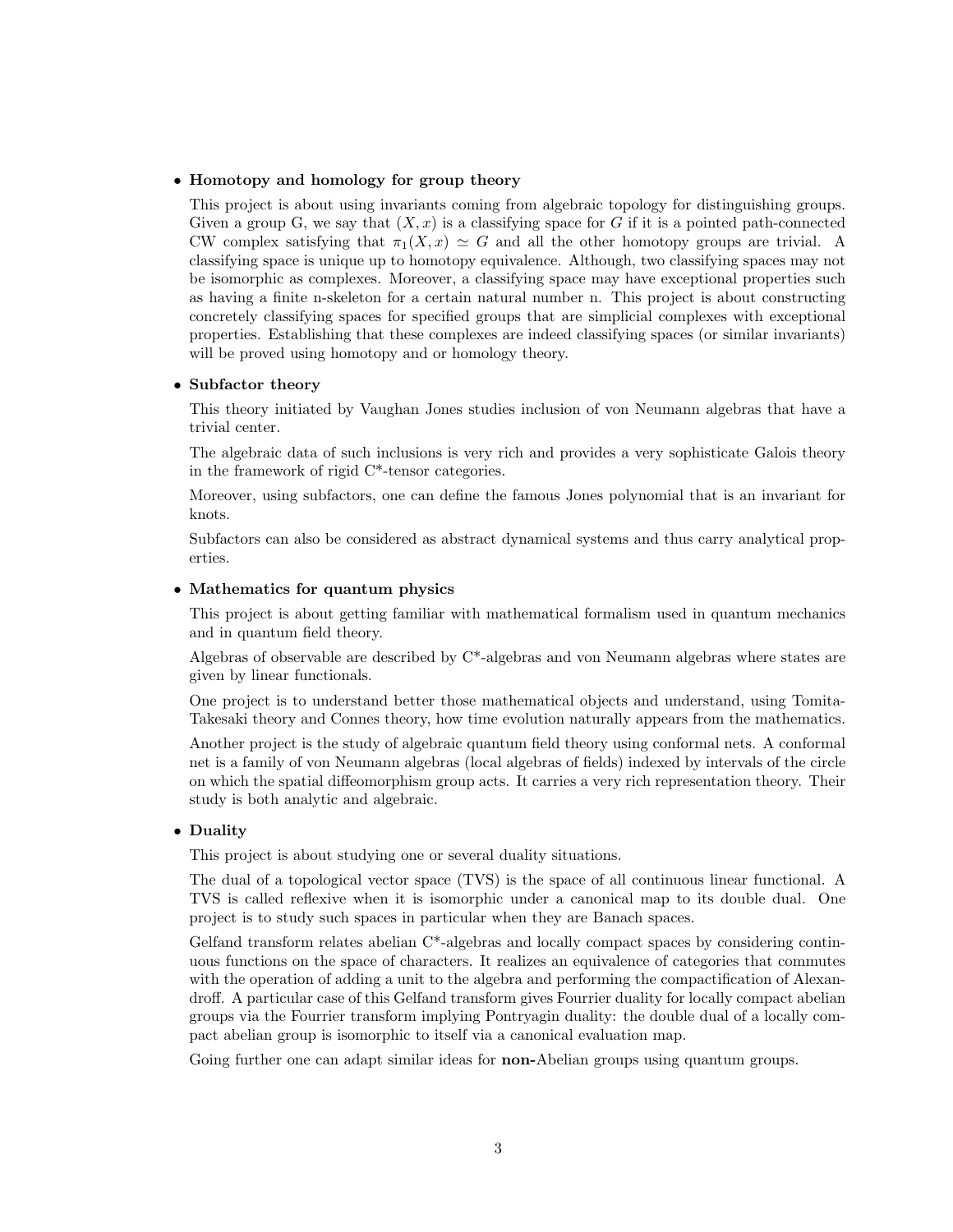### Daniel Chan

My research interests are in algebra and algebraic geometry, though I have also supervised honours theses in number theory and topology. To get an idea of some of the mathematics I am interested in, you can check my YouTube channel which is aimed at beginning honours students

### <http://www.youtube.com/c/DanielChanMaths>

If anything there is of interest to you, we can find an appropriate honours project in that area. Below is a sample of some honours projects. You may also wish to check my webpage

<http://web.maths.unsw.edu.au/~danielch>

for other projects and past honours theses.

### • Kleinian singularities and the McKay correspondence.

Let G be a finite subgroup of  $SL_2(\mathbb{C})$  which acts naturally on  $\mathbb{C}^2$ . Then the space of G-orbits  $\mathbb{C}^2/G$  is a complex surface in  $\mathbb{C}^3$  which is not smooth. These Kleinian singularities are interesting objects in mathematics. In this project we look at the McKay correspondence which relates the representation theory of G to the geometry of  $\mathbb{C}^2/G$ . The theory involves an interesting mix of geometry, group theory and ring theory.

#### • D-modules.

The set of differential operators  $\sum p_i(x) \frac{d^i}{dx^i}$  forms a non-commutative ring called the first Weyl algebra  $A_1$ . It arises naturally in the theory of differential equations. In this project, we look at higher dimensional analogues  $A_n$  and their rather subtle module theory. One highlight is Bernstein's spectacular purely algebraic solution to a question of Gelfand's in complex analysis.

#### Michael Cowling

#### • Quasiconformal mappings.

Conformal mapping is a classical approach to questions in partial differential equations such as the Dirichlet problem. However, it is hard to find conformal mappings, and so quasiconformal mappings were suggested as a substitute. This project is to find out about quasiconformal mappings and their uses, and to look at some open problems in the theory.

• Hausdorff dimension and other measures of size.

What do we mean by dimension? The Hausdorff dimension is a measure of the "thickness" of sets in euclidean spaces. It is possible to construct "strange" sets whose Hausdorff dimension is fractional. More recently, other ways of measuring dimension have been proposed. This project is to find out about Hausdorff dimension, and to see what can be said about other types of dimension.

#### Ian Doust

• Metric embeddings.

Metric spaces, that is sets where there is some sensible way of saying how far apart two elements are, arise frequently both in theoretical and practical work. Such spaces are much easier to deal with if one can realize them as subsets of some well understood space, ideally something like a low dimensional Euclidean space. An important problem is to be able to determine when such metric space embeddings can be done. There are some beautiful classical results in this direction, but also much very recent work which could form the basis of an honours thesis.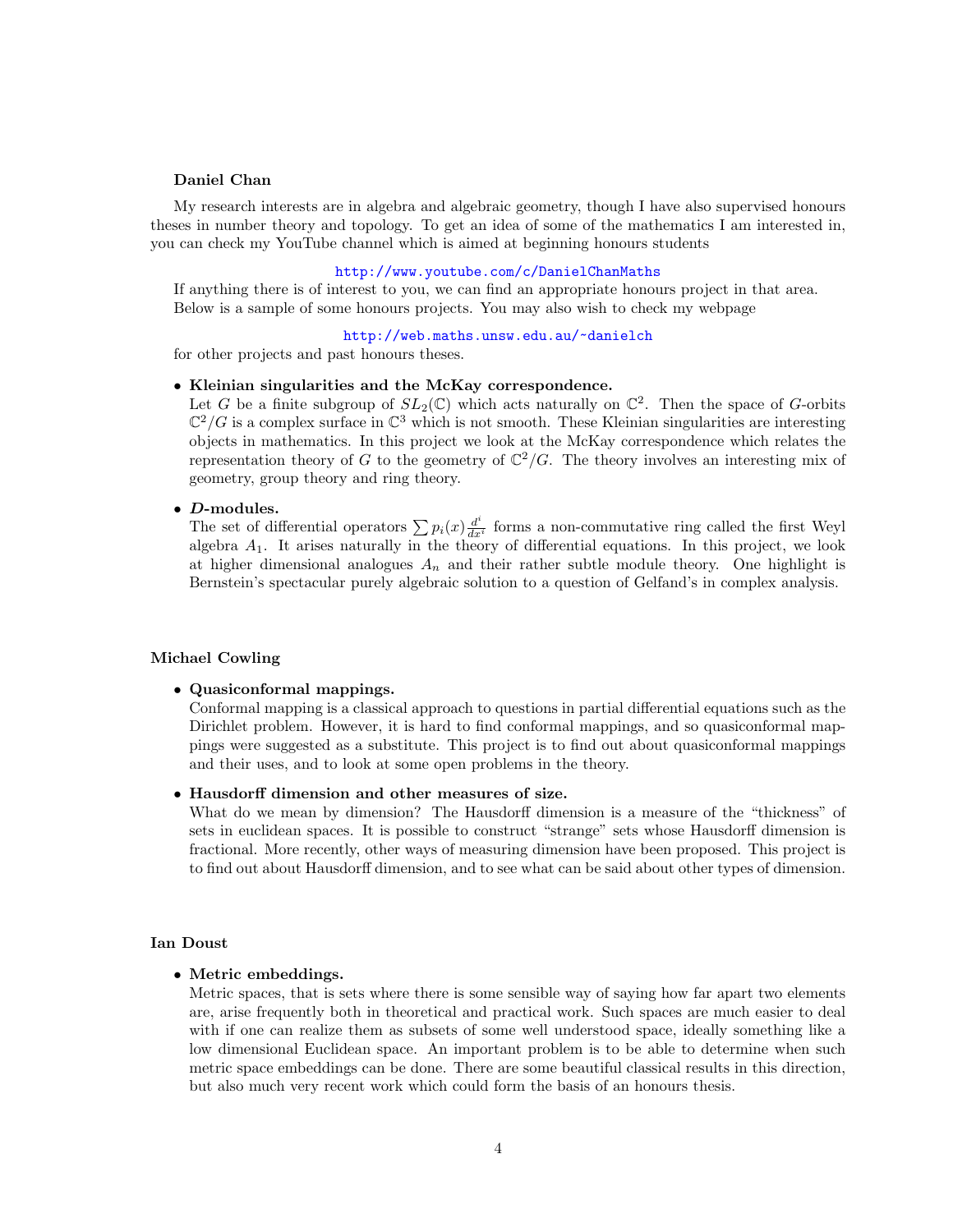#### Jie Du

### • Quivers and their representations.

A quiver is a network which consists of vertices and oriented edges (or arrows) connecting vertices. A representation of a quiver is a collection of finite dimensional vector spaces indexed by the vertices together with a collection of linear transformations indexed by the arrows. This project investigates the representations of quivers, especially the classification of indecomposable ones. We will also look at some applications to Lie theory such as semisimple complex Lie algebras and quantum groups.

#### • Symmetric groups and their representations/affine version.

A symmetric group is the permutation group on  $n$  letters. It has many fascinating properties in both combinatorics and representation theory. This project will start with an understanding of some basic structure of the symmetric group. This includes the length function, Young subgroups and their shortest coset representatives, and the Robinson-Schensted correspondence. Then we move on looking at the representation theory of the symmetric group or the structure of affine symmetric group, an infinite but tameable version of the symmetric group, and their associated Hecke algebras.

### • The classical and quantum Schur-Weyl duality.

For a finite dimensional space  $V$  over the complex number field  $\mathbb{C}$ , there are commutative actions on the r-fold tensor product  $V^{\otimes r}$  of V by the general linear group  $G = GL(V)$  and the symmetric group  $S_r$  on r letters. This induces two algebra homomorphisms

 $\phi : \mathbb{C}G \to \text{End}(V^{\otimes r})$  and  $\psi : \mathbb{C}S_r \to \text{End}(V^{\otimes r})$ .

The classical Schur-Weyl duality shows that

$$
im(\phi) = End_{\mathbb{C}S_r}(V^{\otimes r})
$$
 and  $im(\psi) = End_{\mathbb{C}G}(V^{\otimes r}).$ 

If the field  $\mathbb C$  is replaced by an arbitrary field k, then the duality continues to hold but the proof is much harder. This project will investigate this duality in the quantum case (which is already known) and in the affine case (which is partially known).

#### Jim Franklin

#### • Extreme risks and expert opinion.

Risks of rare events that "haven't happened yet" are hard to assess from data; the risk of terrorist attacks, quarantine incursions etc are hard to quantify even approximately because of the lack of directly relevant data. So methods of combining small data sets with expert opinion are needed. The Basel II process for analysis of banks' operational risk is a well-developed system for using a combination of methods like extreme value theory and scenario analysis. There are ideas that can be applied more widely.

### • Philosophy of applied mathematics.

How is it possible to do mathematics "in the armchair", just by thinking, yet find that it applies perfectly in the real world? A philosophy of modelling is needed, explaining what real-world properties mathematics studies. The project examines the types of mathematical properties that physical (and other) objects can have, such as ratio, symmetry and continuity. This "Aristotelian" approach is contrasted with the standard alternatives in the philosophy of mathematics, Platonism and nominalism.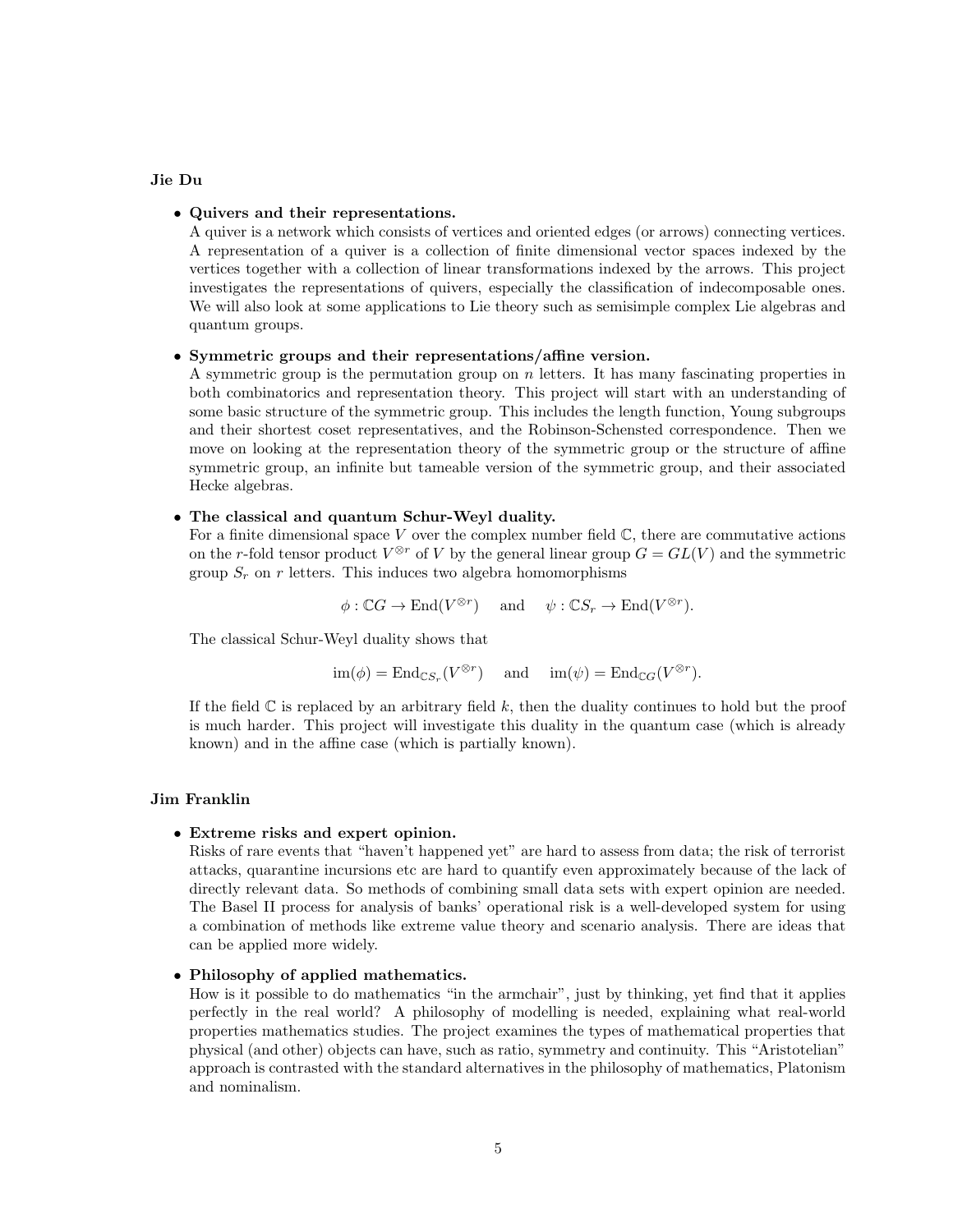## Catherine Greenhill

My research interests are in probabilistic, algorithmic and asymptotic combinatorics. Feel free to talk to me (or email me) about possible Honours topics, or to suggest an idea of your own.

#### • Pulling graphs apart.

Suppose you take a complete graph on n vertices, with all possible edges present. Is it possible to decompose the edge set into a union of disjoint triangles? Two obvious necessary conditions are that 3 must divide the number of edges, and that the degree of every vertex must be even (so  $n$ ) must be odd). But it turns out that these necessary condition are also sufficient. This is a *graph* decomposition problem, with many generalisations that have been studied by many authors. The proofs typically involve clever combinatorial constructions.

Now suppose you take a random graph on n vertices such that every vertex has degree d, where d is some constant. There have been a sequence of results showing how to pull such a random regular graph apart into random regular factors of various kinds. These results are known as contiguity arithmetic, and shed light on the structure of random regular graphs. The proof involves a method known as small subgraph conditioning.

This Honours topic can be tailored to the student's interest: it could be a study of graph decomposition problems, or of contiguity arithmetic results, or both. In particular, a very recent result by Delcourt and Postle lies in the intersection of these two areas, and could be a focus of study.

### • Combinatorial Markov chains.

A Markov chain is a simple stochastic process which is "memoryless", in that the next transition depends only on the current state, and not on the history of the chain. We consider discrete time Markov chains on finite state spaces which have exponentially large size (with respect to some parameter). If the Markov chain is ergodic then it converges to a unique stationary distribution. But how quickly does this convergence occur? There are a few methods for bounding this convergence rate, either to show that the chain "mixes rapidly" and hence can be used for efficient sampling, or that the chain "mixes torpidly" and converges exponentially slowly to the stationary distribution. The aim of the project is to survey the topic, learning about some of the results which have been proved and the methods used to prove them. (You don't need to be familiar with probability theory, as only simple discrete probability theory is required, which is essentially just counting.)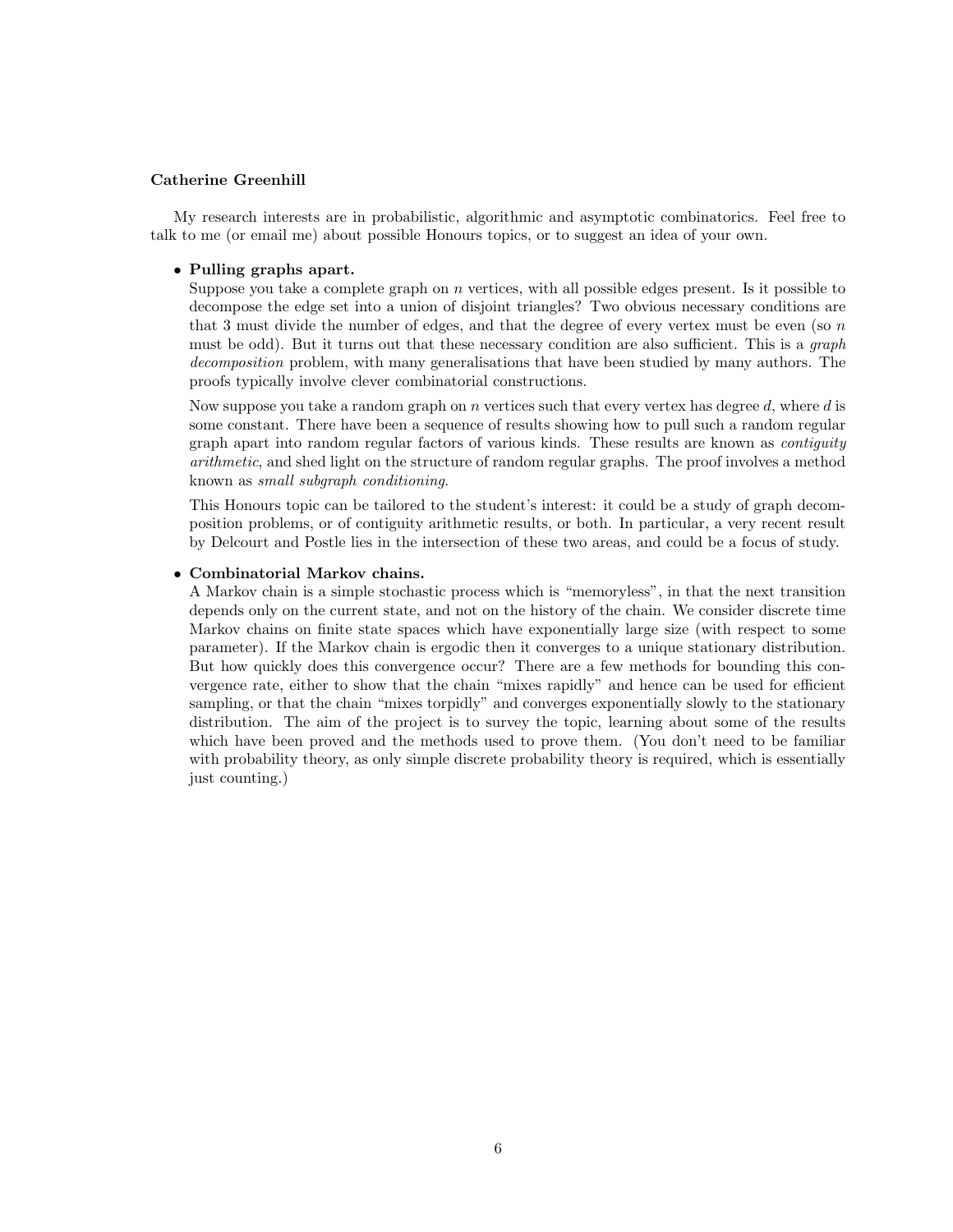# Pinhas Grossman

I am interested in a few related but distinct areas of research. Some areas that I can supervise projects in are the following.

## • von Neumann algebras

Operator algebras consist of linear operators on (usually infinite-dimensional) vector spaces. Unlike algebras of functions, these algebras are noncommutative. The two main types of operator algebras are C\*-algebras, which can be thought of as noncommutative analogues of topological spaces; and von Neumann algebras, which can be thought of noncommutative analogues of measure spaces.

## • Modular tensor categories

A tensor category is a lot like a ring, but there are also morphisms between objects. Modular tensor categories are a particularly nice class of tensor categories which were originally discovered by physicists and play a central role in certain theories of quantum computation. Some of their structure is captured by pairs of unitary matrices called modular data, which satisfy a number of very nice algebraic, combinatorial, and number-theoretic properties.

### • Planar algebras

Planar algebras were introduced by Vaughan Jones in the 1990s as a new approach to studying tensor categories. One can represent morphisms in a tensor category as planar diagrams. A planar algebra is a collection of vector spaces on which certain planar pictures act. In addition to standard operations such as multiplication, there are many other interesting planar operations, such as rotation. Planar algebras can be presented by generators and relations. The relations are often skein relations of some sort, so planar algebras are also closely related to knot theory.

### David Harvey

My research is mainly on algorithmic and computational problems in number theory.

I am happy to supervise projects on any topic in number theory (with or without a computational component), and some areas of algebraic geometry. Here are some examples:

- Zeta functions of algebraic curves and varieties
- p-adic numbers and applications, e.g., Hasse–Minkowski theorem
- Rational points on elliptic curves
- Theory of algebraic curves
- Higher reciprocity laws
- $\bullet$  Gröbner bases
- Riemann zeta function, Dirichlet L-functions

Also, I usually have available some more specific computational problems that would be appropriate for an Honours student with a strong programming background.

Potential Honours students are welcome to drop in for a chat (best to email me first).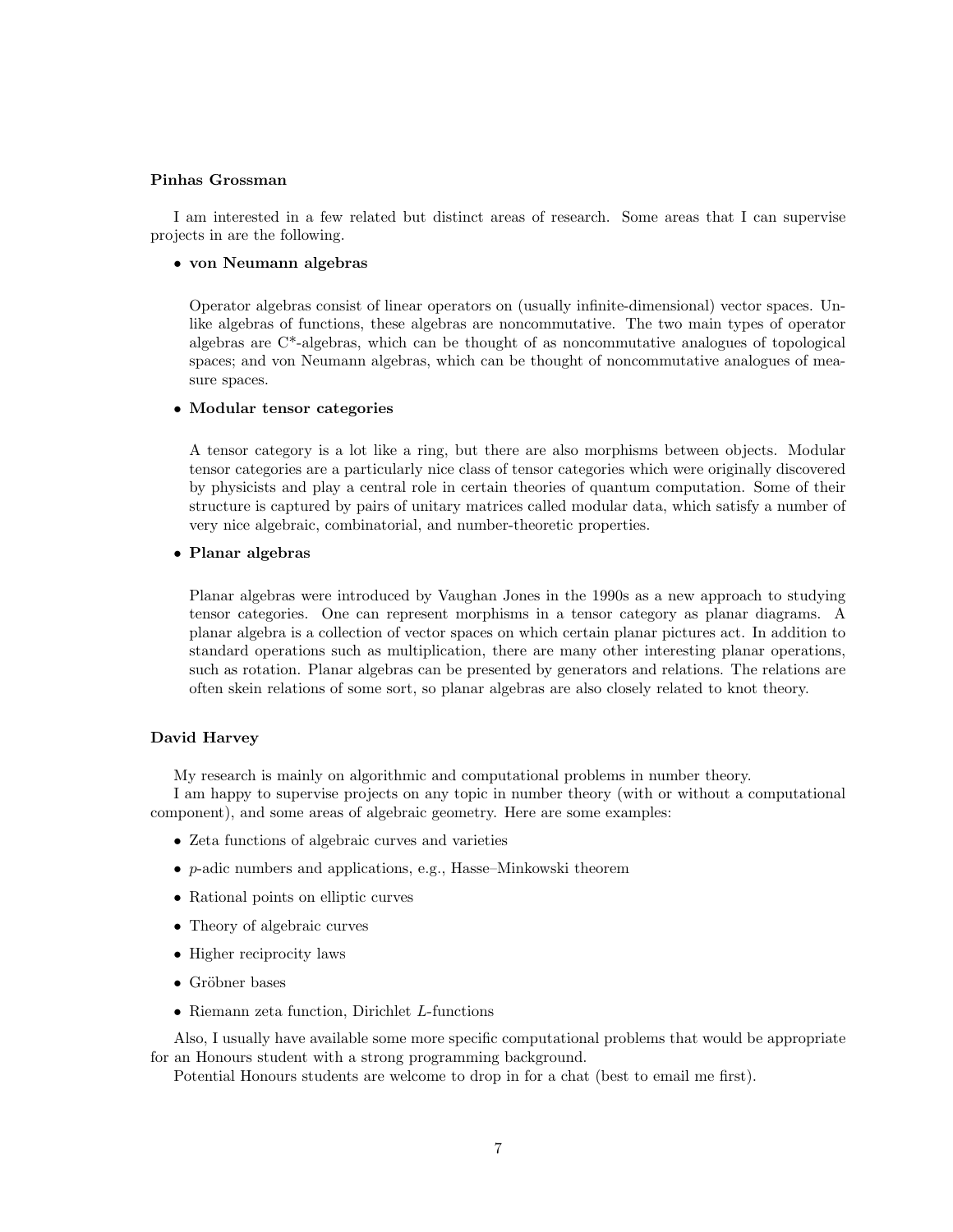#### Jonathan Kress

## • Symmetry algebras of superintegrable systems.

Superintegrable systems are Hamiltonian systems with an excess of symmetries. These symmetries form non-trivial algebraic structures that have been studied in connection with the classical special functions, orthogonal polynomials and the recently discovered 'exceptional orthogonal polynomials. The aim of this project is to understand these symmetry algebras and how they are related to special functions.

#### • Conformally equivariant quantisation.

An observable of a classical Hamiltonian system is a functions of the its position and momenta that does not change as the system evolves. Quantising such a system involves replacing the classical observables with differential operators that commute with the Hamiltonian operator. However, in general, there is no unique way to do this. Imposing additional structure, such as conformal covariance, on both the classical and quantum systems can provide a way to resolve this problem. The aim of this project is to understand what this means and study some specific examples.

#### Anita Liebenau

#### • Extremal graph theory.

Typical questions in this area are the following. What is the largest number of edges that a graph can have without containing a triangle? What is the smallest d such that every graph G with minimum degree at least d contains a Hamilton cycle? What is the largest number of edges that a graph G can have without containing a cycle of length 8 as a subgraph? The first two are resolved and known as Mantel's and Dirac's theorem. We lack satisfying answers for the third one. A project in this area could have a focus on probabilistic methods, on algebraic or geometric constructions, or on algorithmic aspects.

#### • Graph Ramsey theory.

Ramsey theory can be described as finding order in big-enough chaos. The driving question of the field is the following: What is the smallest number n such that every red/blue-colouring of the edges of the complete graph on n vertices contains a monochromatic copy of the complete graph on k vertices? This number is called the Ramsey number of  $K_k$ . The known lower and upper bounds are unsatisfyingly far apart. Moreover, no deterministic construction reaches the lower bound given by the probabilistic method. That is, if we draw a graph uniformly at random from all n-vertex graphs then this graph is a good candidate for a lower bound with a very high probability. Yet, we have no idea how to construct such a graph deterministically.

There are many directions to take here. One project could be to look at the deterministic constructions for lower bounds and see whether those graphs have other interesting properties. Another project would study the following question. What is the smallest number m of edges needed to guarantee that every graph G with m edges and every 2 colouring of the edges of G contains a monochromatic copy of a given tree T. How does the answer change if we replace "tree T" by "cycle C"?

#### • Positional games on graphs.

In a Maker-Breaker game played on the edge set of a graph G two players claim edges of G alternately. Maker wins the game if at the end the graph consisting of Maker's edges has some predefined property (e.g. to contain a perfect matching). There are interesting connections to random graphs. A project in this area would start with a literature review of the area to learn existing methods and then apply them to a game where the answers are not known yet.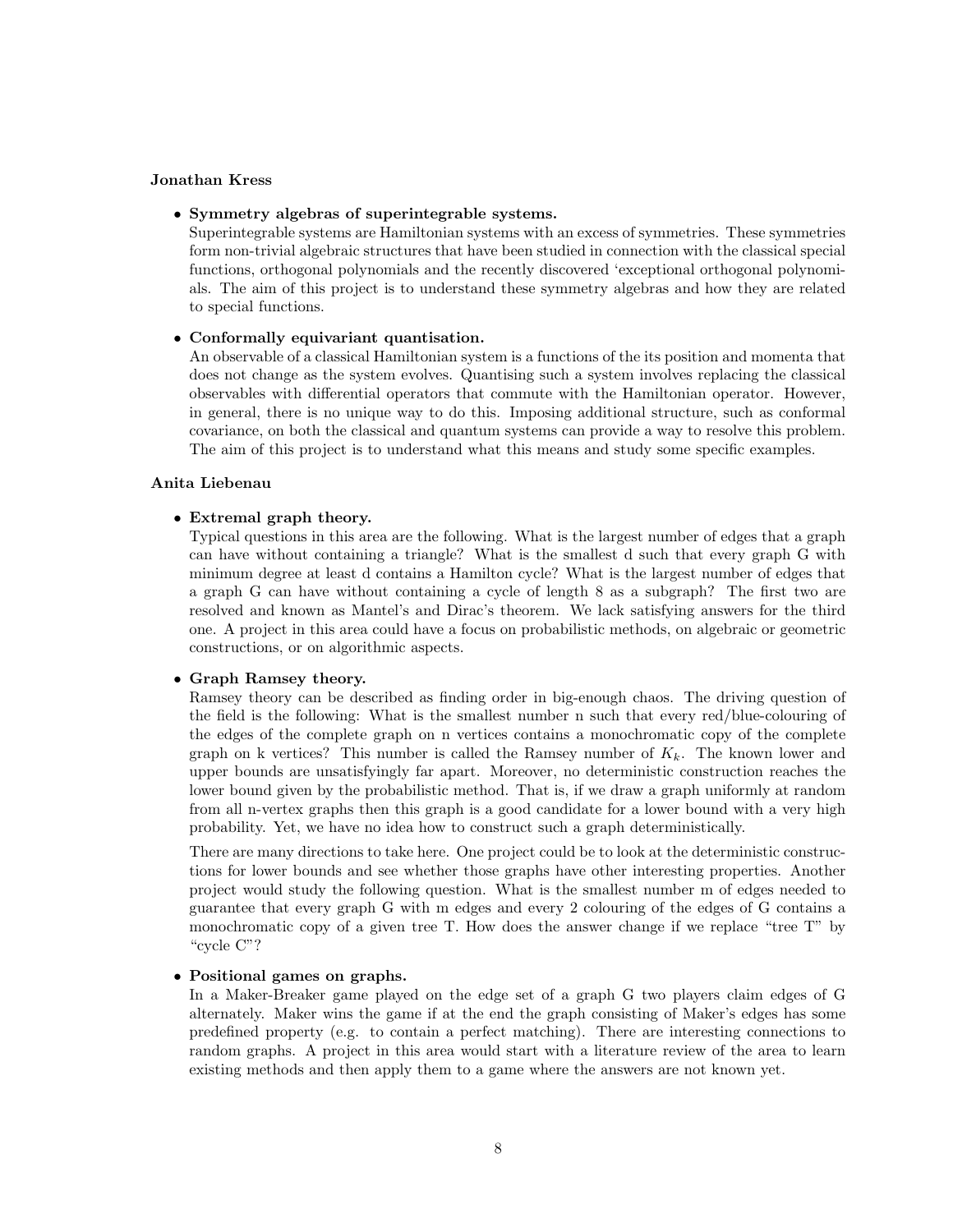# Daniel Mansfield

I am interested in understanding mathematical documents from ancient Mesopotamia.

- Computation and Errors How did the ancient Mesopotamians perform multiplication? Did they use an abacus, and if so what did it look like? Is their system big endian or little endian? Computational errors provide valuable information that helps answer these questions. In this project you will analyse the errors from ancient mathematical and administrative texts, and hypothesise how the Mesopotamians were able to perform multiplication. This project would be suitable for students with a computer science background.
- Applied Geometry in Mesopotamia There are many examples of cadastral field plans made by professional and student surveyors from ancient Mesopotamia. These plans display an advanced understanding of geometry for the time. In this project, you will analyse these field plans to understand how geometry was understood and used at the time.

## Alina Ostafe

• Arithmetic dynamics and unlikely intersections.

Dynamical systems generated by iteration of polynomials andrational functions is a classical area of mathematics with a rich history and a widevariety of results and applications. Recently, there has been substantial interest in arithmetical dynamicalsystems, meaning the iteration of rational functions over fields of number-theoretic interest.

This project will focus on arithmetic properties of orbits, and in particular, in studying intersections of orbits with different structural sets such as the set of some special integers, subgroups, subfields, etc. This is a deep and very active area of research at the cross-roads of Diophantine and algebraic geometry and number theory.

## • Algebraic aspects of polynomial dynamical systems over finite fields.

This project focuses on the study of non-classical dynamical systems over finite fields andthe study of atypical behaviour which is not present in standard constructions from complexdynamical systems. For example, some aspects of algebraicdynamical systems (ADS) to be studied within this project are:degree growth, irreducibility of iterates, trajectory length, etc. Such problems in ADSare of an intricate algebraic and number theoretic flavour, including the use of toolsfrom number theory and algebra. Research into ADS has not only a high theoretical value, but also applied significance thanks tothe great number of potential applications to many different areas of modern cryptography (for example in the construction of pseudorandom number generators, coding theory, Monte Carlo simulations, physics, etc. 3. Constructing good pseudorandom number generators: a cryptographic challenge

For many cryptographic schemes it is very important to be able to generaterandom numbers as, for example, creating cryptographic keys which usuallyshould be generated at random from a given keyspace. The algorithm forgenerating numbers that approximate the properties of random numbers iscalled a pseudo-random number generator (PRNG).

PRNG's are deterministic algorithms with relatively few parameters thatcan easily be implemented on a computer. As such, PRNG's have beensubjected to a rigorous theoretical analysis.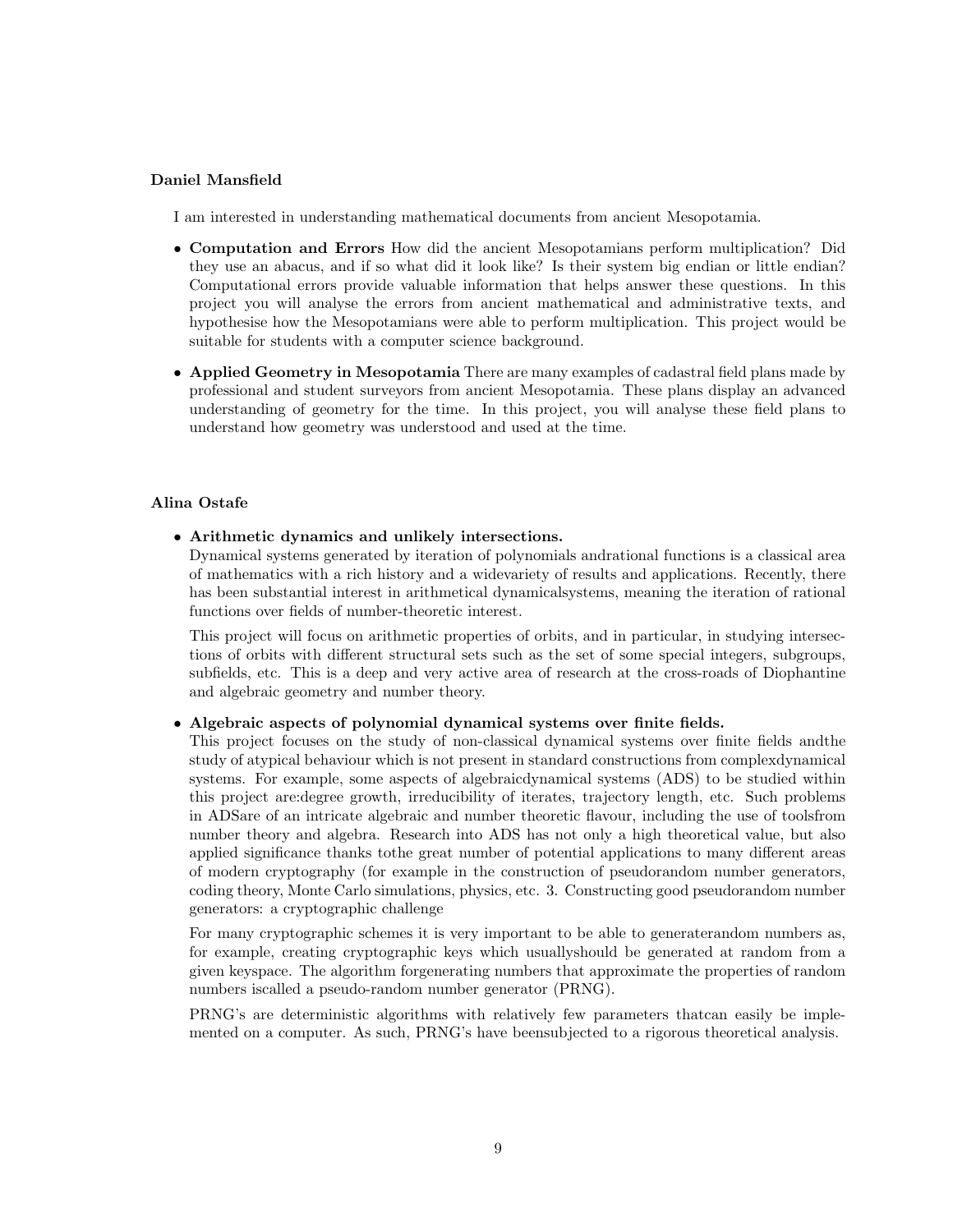Usually PRNGs use recursive procedures and yield sequences that areultimately periodic. Some desirable properties of a sequence of pseudorandomnumbers, depending on the application, are: relatively large period length, it should have little intrinsic structure (linear complexity), it should have good statistical properties (uniform distribution), the generating algorithms should be efficient.

The aim of this project is to study such properties of classical and new recursivePRNGs. The area is an exciting mix of algebra, number theory and cryptography.

### Denis Potapov

### • Noncommutative Integration Theory and Multiple Operator Integrals.

Multiple Operator Integrals (MOI) is the modern tool in analysis which proved very efficient recently. The analysis research team at UNSW has recently succeeded resolving a few long standing and open problems with the help of MOI methods. I was pointed out by many of my colleagues and research collaborators that the MOI theory has reached the level of maturity which requires a good reference/graduate text book.

In this project, I suggest to lay the foundation for a future book on Multiple Operator Integrals.

#### • Dirac operators in modern analysis.

Differentiation operator has been the main example of the operator from Physics where the Multiple Operator Integration theory has been tested. Dirac operators on the other hand, are the higher dimensional version of the differentiation operator. In this project, I suggest to investigate a possibility of extension of some known applications of MOI methods to Dirac operator setting. Even though some results seems easily transferable to this setting; the others may bring some surprises.

#### Igor Shparlinski

• Rational numbers in Cantor's set.

The project is about understanding the structure of rationals  $p/q$  which fall in Cantor's set. It includes counting the number such rationals with denominators  $q \leq Q$ , investigating their arithmetic structure and several other questions.

## • Pseudopowers and pseudosquares.

There are integers which "pretend" to be powers  $g<sup>n</sup>$  of a given integer  $g \ge 2$  or perfect squares  $n^2$  modulo all primes  $p \leq x$ . Such numbers are called x-pseudopowers and x-pseudosquares, respectively. Besides being interesting objects in their own rights, they also appear in several other number theoretic and algorithmic problems. The goal is investigate their properties and distribution. This project will allow its participants to learn a diverse range of number theoretic techniques.

#### • Dynamical systems of number theoretic origins.

Recently, there has been active interest in dynamical systems generated by iterations of various number theoretic functions reduced modulo a prime p. The following functions  $x \mapsto 2^x \pmod{p}$ or  $x \mapsto x^x \pmod{p}$  or  $x \mapsto x! \pmod{p}$  are representative examples of such functions. The aim of the project is to study, theoretically and numerically, some natural properties of these maps, such as the number of fixed points, the distribution of orbit lengths and propagation from the origin.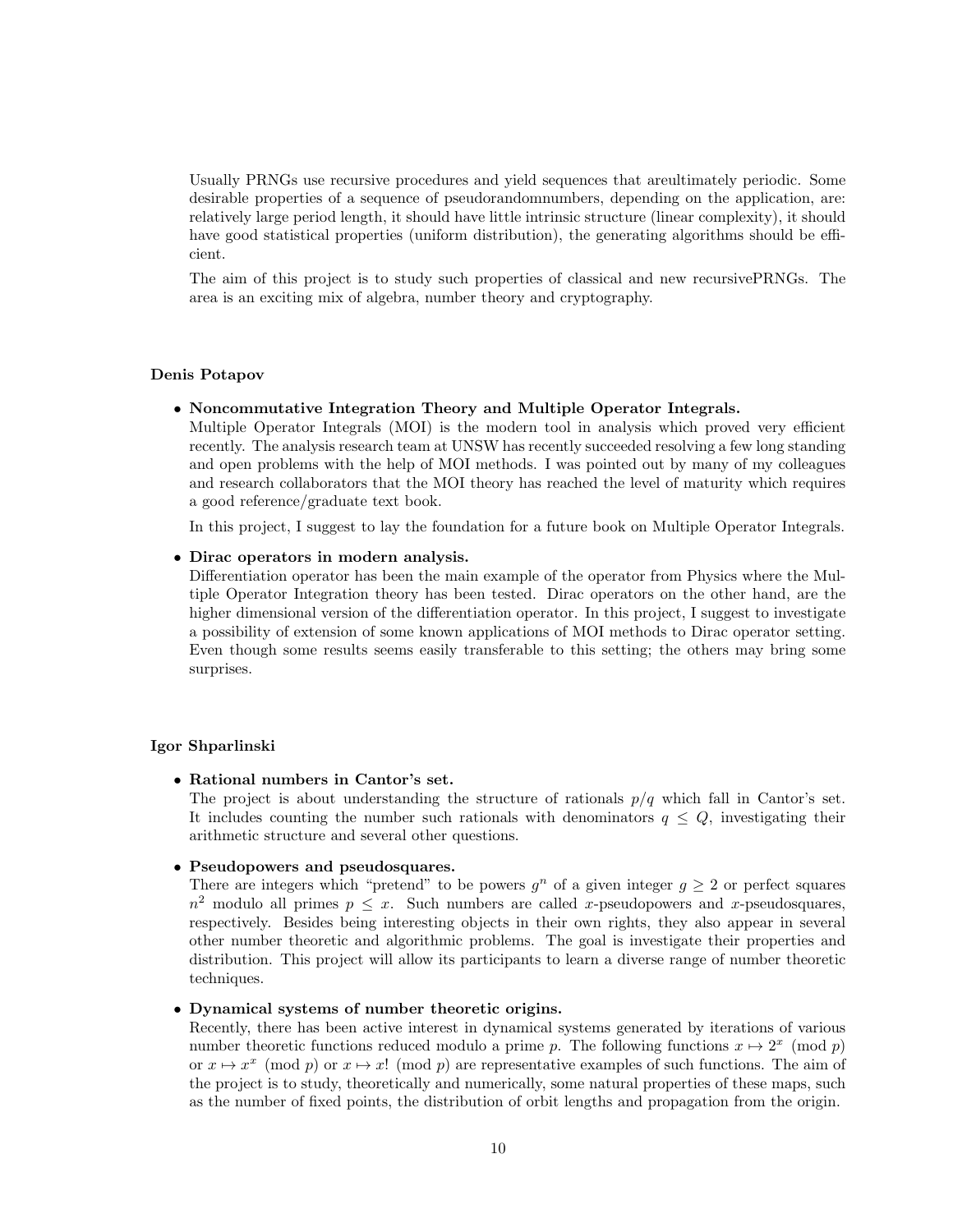• Distribution of solutions of Diophantine equations and congruences in many variables. The project is about studying the distribution of solutions to equations  $f(x_1, \ldots, x_n) = 0$  and similar congruences with a polynomial  $f \in Z[X_1, \ldots, X_n]$ . This is a classical question of analytic number theory. The aim of the project is to study several versions of the above question in which the variables  $(x_1, \ldots, x_n)$  are from domains of  $\mathbb{R}^n$  with various geometric properties, such as boxes or domains with a smooth boundary or convex domains.

# John Steele

#### • Extending solutions of the Einstein equations.

Standard techniques for solving the field equations in General Relativity usually provide only a part of the space-time manifold. This project will study how we find the full manifold and what that might mean.

### • Generating the Kerr Black Hole

In 1964 Newman and Janis came up with a way of generating Kerr's spinning black hole solution from Schwarzschild's static black hole solution of the Einstein Equations. This idea can be used in other contexts, but its physical interpretation is still a matter of debate. This project will study the Newman-Janis trick, other methods of adding rotation to solutions of the Einstein equations in GR and how the symmetries of the solutions behave as the solutions are generated.

## • The Carroll Group

The Lorentz group of special relatively has a well known limit for the case where c, the speed of light, is sent to  $\infty$ , namely the group of Galilean transformations. Less well known is another limit due to Levy-Leblond and called by him the Carroll group (after Lewis Carroll), in which (in a certain sense)  $c \to 0$ . This project will consider the two groups, their structure, how they are related and some of their physical consequences.

### • Generating Solutions of the Einstein Equations.

Starting from one known solution of a differential equation it is sometimes possible to create others. Similar ideas apply to the Einstein Field Equations and this project will consider some of the approaches used.

# Fedor Sukochev

• Noncommutative integration theory.

This topic covers noncommutative integration theory both with respect to the trace and with respect to a state/weight. These projects involve studying geometry of various bimodules associated with von Neumann algebras (like noncommutative  $L_p$ -spaces).

### • Noncommutative Probability Theory.

This topic studies noncommutative probability theory, both with respect to the trace and "free version of probability" a la Voiculescu.

## • Classical probability theory.

This project involves studying norms of sums of independent and conditionally independent random variables in various spaces of measurable functions.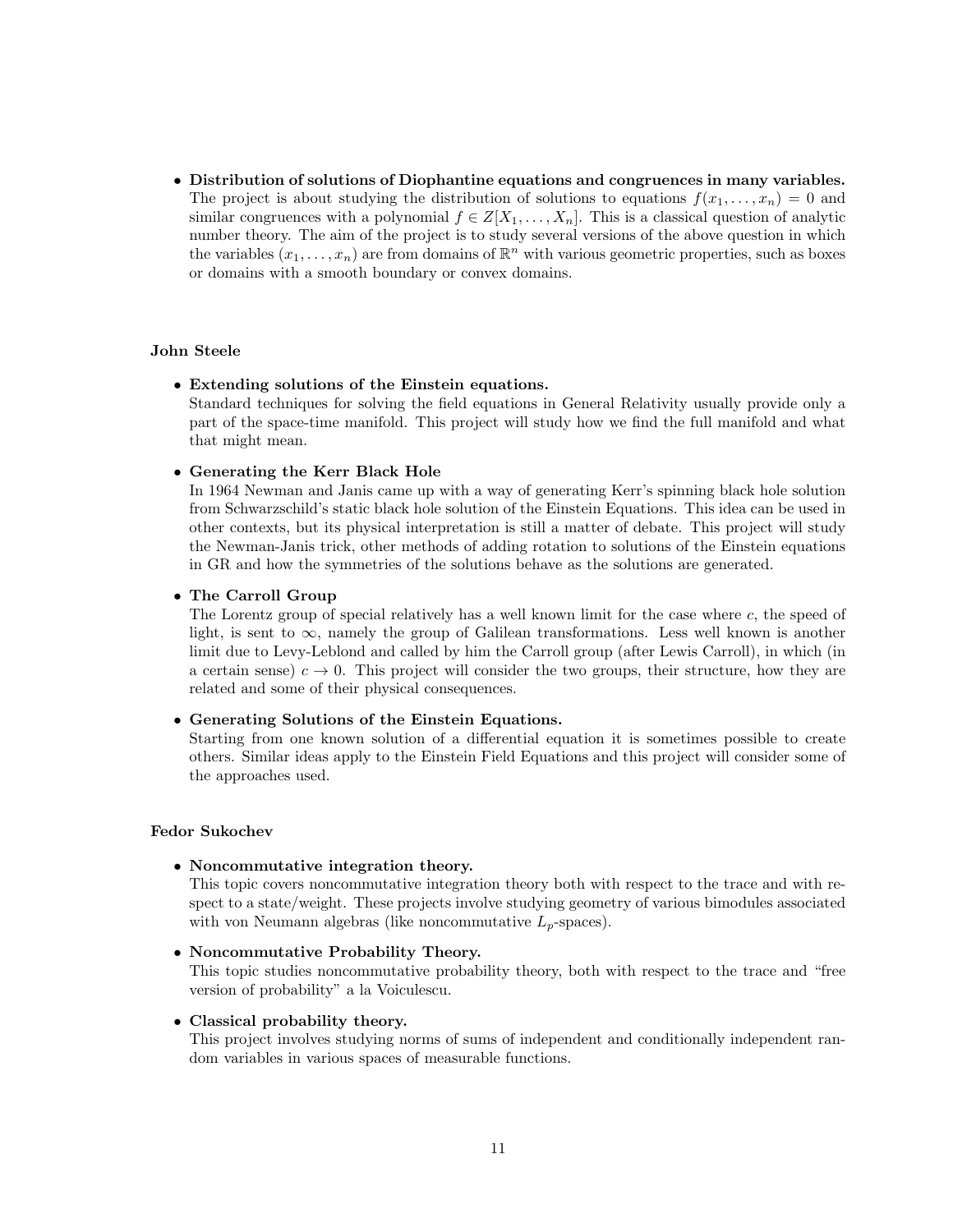### • Noncommutative Geometry.

More precisely, this topic involves the part of noncommutative geometry which deals with singular traces and their applications. These projects may require a student also to delve into the theory of ideals of compact operators and their geometry.

## • Banach Space geometry.

This topic involves the study of Banach space geometry and related parts of noncommutative analysis, including differentiating operator-valued functions and applications to Mathematical Physics. Sometimes, these projects may also be relevant to some problems from perturbation theory and their applications in Mathematical Physics (e.g. Krein's spectral shift function, Koplienko's spectral shift function and their higher dimensional analogues).

## Mircea Voineagu

There are possible projects in the areas of algebraic topology, category theory, algebraic geometry and homological algebra. For example:

- Equivariant homotopy theory In this project we investigate different models of doing homotopy theory on a topological space that has a finite group action. The main invariant of these theories is Bredon cohomology which is an object introduced in 80' and this invariant will be the subject of the project. Many of the possible properties of Bredon cohomology are still to be proved as extensions from the classical case, so the project can touch areas of the current research.
- Applied Algebraic Topology This is a project in the very new and exciting field of applications of algebraic topology in data analysis. In this project we analyze theoretically (and practically) different models of invariants on topological sets associated to concrete data sets. For example persistent homology, Mapper etc. represents way to understand data derived from biology in topological terms of connected components, 1- dimensional holes etc. For example, a 1-dimensional hole in a biological data (a circle) can be viewed as a possible clustering set around a hole and may have biological significance. The practical component of this project is analyzing neurodegenerative diseases such as autism etc from the point of view of topology. In collaboration with BABS we interpret the possible results from the biological point of view. For the practical component of this project a basic knowledge of programming language R is a plus. For the theoretical part one can analyze zig-zag persistence and its stability or be interested in an equivariant persistence invariant.

## • K-theory and algebraic geometry.

This is a project in algebraic geometry and algebraic K-theory. K-theory of an algebraic variety X is a set of algebraic invariants  $K_i(X)$  based on the category of locally free sheaves on X. The Chow ring of an algebraic variety is constructed using all irreducible subvarieties of X with a product given by their intersection. A famous theorem of Grothendieck asserts that, with Q-coefficients,  $K_0(X)$  is ring-isomorphic with the Chow ring of X. This theorem was recently generalized to all higher K-groups by the introduction of motivic cohomology ring that vastly generalizes the Chow ring. In this project we will investigate various constructions, ideas and recent applications of motivic cohomology groups in algebraic geometry. It will be a deep interplay between algebraic geometry and other fields like algebraic topology and homological algebra.